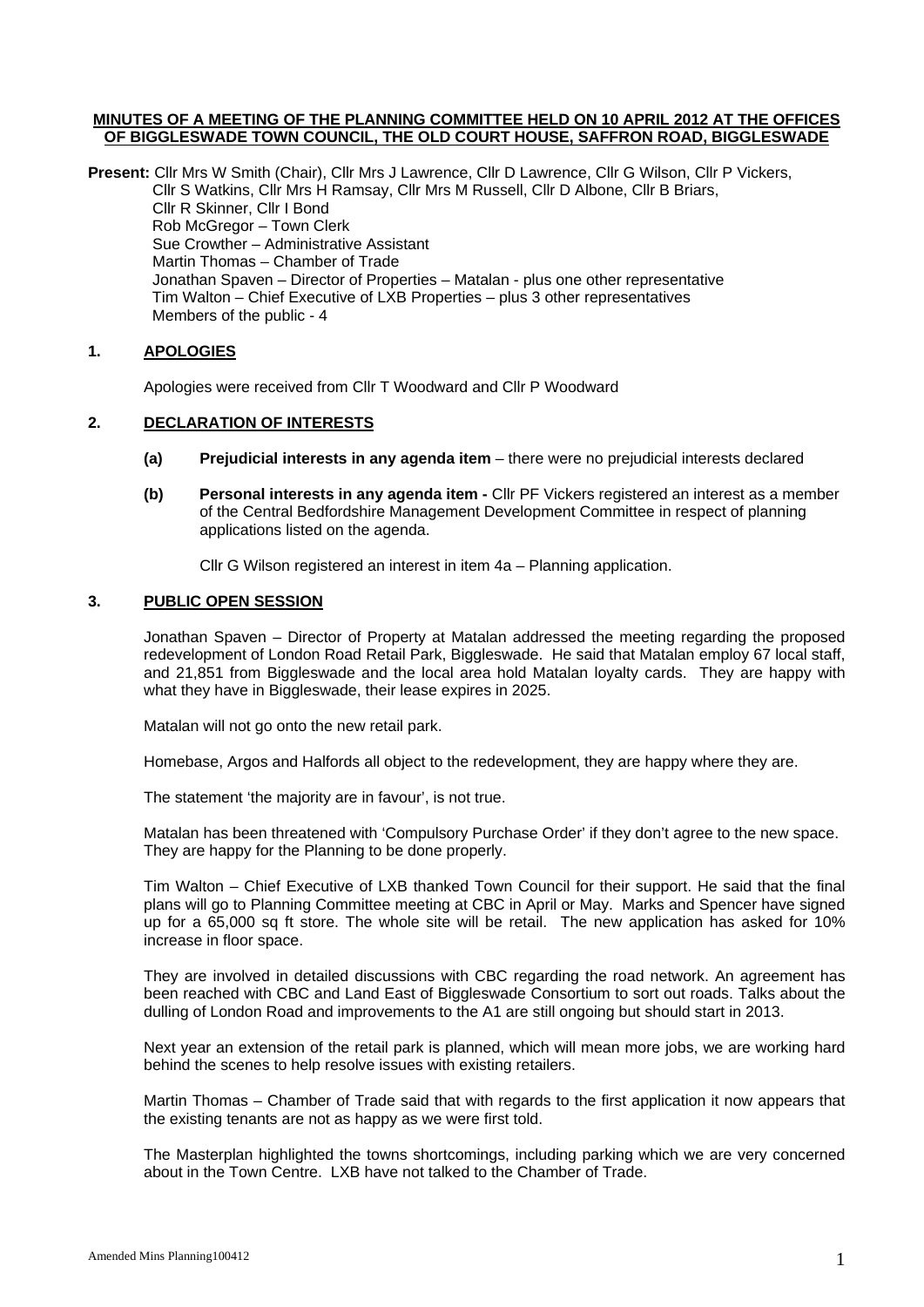We now have this letter from Homebase and Argos who may possibly leave the town, along with Matalan. If they do leave, we would lose their trade altogether.

The money for dulling of London Road will come from the developers.

The new development will impact on the Town Centre; more parking is needed to enjoy all that LXB and M & S will bring to the town.

#### **4. PLANNING APPLICATIONS**

## **a. CB/12/01150/FULL – 4 Jasmine Close, Biggleswade**

Loft conversion with raised roof and installation of velux windows to front and rear elevations.

It was **RESOLVED** that the Town Council raise no objection to this application provided the neighbours are consulted and that any comments they may make are considered by CBC in their deliberations. In addition, the Council is to ensure that their guidelines on the size of the proposed extension to the principle dwelling are complied with in order to eliminate detriment in respect of light and privacy of adjacent residents. Town Council ask that CBC monitor carefully the impact on the adjoining property.

# **b. CB/12/01216/FULL – New Spring Pumping Station, London Road, Biggleswade**

Erection of three new water treatment kiosks and one shower unit.

It was **RESOLVED** that the Town Council raise no objection to this application

# **5. ITEMS FOR CONSIDERATION**

## **a. Request from East Beds Macmillan Cancer Support Fund Raising Group**

Town Council had received a request from the above fund raising group to hold a bucket collection in Biggleswade some time this year and set in a list of possible dates. They would like Council to choose a date.

The list of dates was attached, along with the Charity Stall bookings for those dates, for Members to consider which date would be the most appropriate.

It was **RESOLVED** to grant permission and that they be supplied with the list of Charity Stall holder bookings to enable them to choose a suitable date.

## **b. Installation of Parkour**

At a meeting of the Public Land and Open Spaces Committee of the  $10<sup>th</sup>$  January 2012 It was **RECOMMENDED** that Town Council find out what equipment is available and the costs involved of installation and maintenance and that outstanding 106 monies are utilised for this project.

It was **RESOLVED** to defer any decision until more information is available and possibly a visit to view some of the equipment.

#### **c. Proposed redevelopment of London Road, Biggleswade**

Members were asked to consider correspondence received raising concerns regarding the proposed redevelopment of London Road Retail Park.

Cllr Mrs W Smith that the original plan has already gone through Town Council and will go to CBC end of April.

Cllr D Lawrence said that we need a successful Town Centre and Retail Park and made the following proposals:

1. No general food outlets should be permitted with exceptions only for snacks and special premium foods.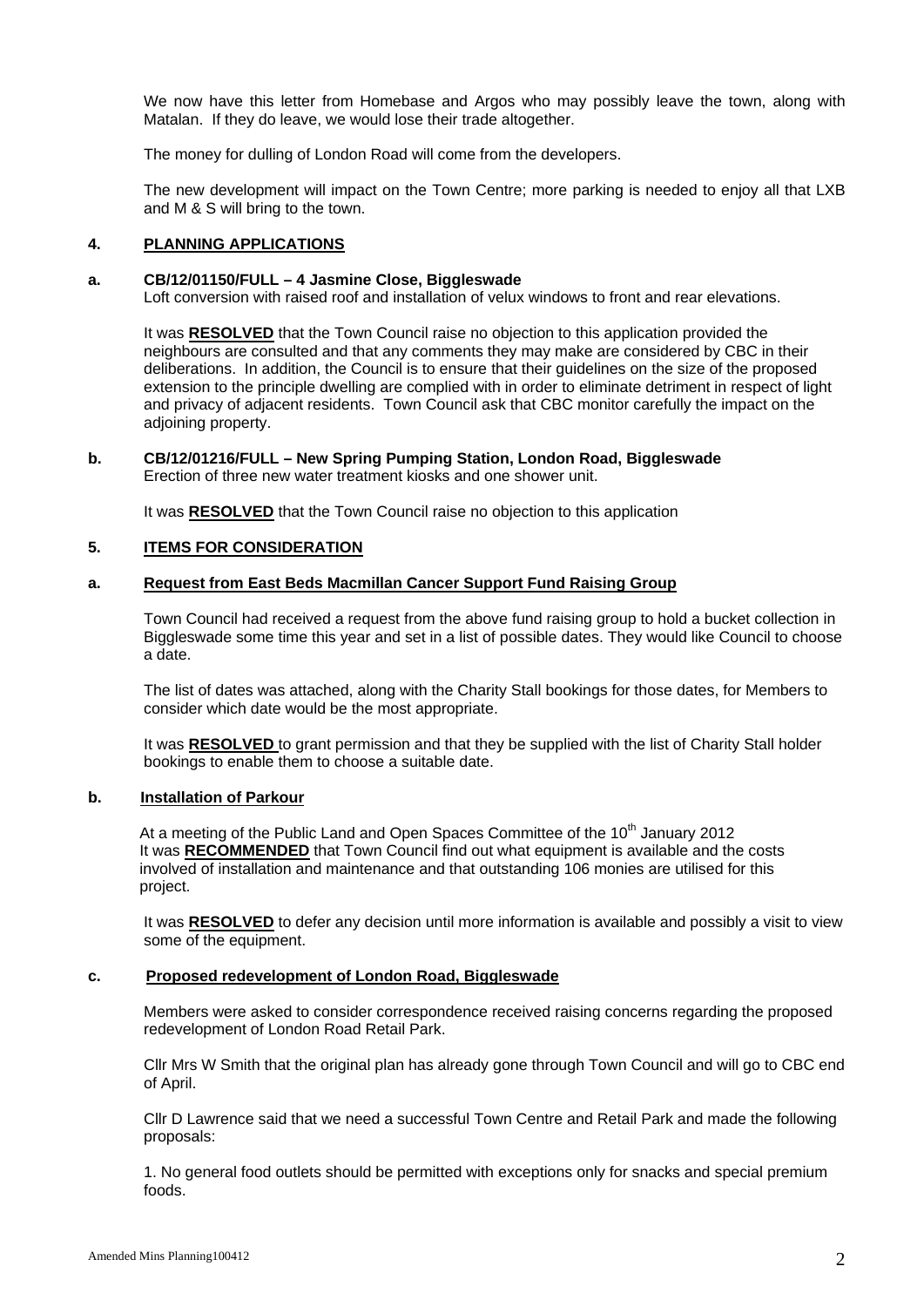2. Only large retail outlets greater than 500 sq metres shall be allowed and there will be no permission to subdivide

3. Only retail will be allowable and all service facilities should remain in the Town Centre e.g. banks, pharmacies, post offices etc.

4. That parking and bussing arrangements should be established together with the Town Centre for mutual benefit.

Note:

- 1. A very limited condition
- 2. Guarantees continuity in Town Centre of small retail stores
- 3. Town Centre remains the service centre
- 4. Common agreements limited to the two Biggleswade retail centres could benefit both

Cllr Mrs M Russell seconded these proposals.

Cllr Mrs M Russell said that the copy of the letter that was attached to the agenda says that the LXB proposals are flawed. Stevenage Borough Council have already put in an objection to CBC. Boots and New Look may be relocated to the new development.

We already have parking problems in the Town Centre. We are hearing about section106 agreement which gives us £100k for improvements, which is peanuts, we need more money for the Town Centre.

The A1 south is not as we had hoped and we should argue against traffic lights on the A1.

The plans on CBC website shows 2 accesses and egresses with roundabouts, the original plans only had one entrance. There is no point in dualling London Road as the traffic would be stop, start, stop, start.

Cllr Mrs M Russell said that she had read an article about Mr Wrigley, Non-Executive and Chairman of LXB, and his vision for the future. He said that shops on the high street are irrelevant to what people want and should be turned into housing. This is the LXB vision. If we agree to their plans the Town Centre will be turned into housing and the Centre of Town will be out of Town.

Cllr Mrs Wendy Smith said that Cllr D Lawrence would be able to speak at the CBC meeting due to be held on 25 April. The initial plan was passed by this Council with no objections.

Cllr D Albone said he agreed that Town Council should write to CBC or send a representative to speak on Town Council's behalf. At the LXB presentation we were led to believe that current retailers were in support, this turns out to not be the case.

There is no point in dualling of London Road; pedestrian access would be more difficult. The letter refers to an audit carried out that doesn't agree with the LXB audit, this should be made public as soon as possible as we were told this development would not be to the detriment of the Town Centre, this is not the case. The Section 106 money of £100k gets virtually nothing for the Town Centre.

Cllr Mrs J Lawrence said that dualling of the road is part of the Land East of Biggleswade.LXB refers to the 'A1 M, the A1 is not a motorway.

The letter says 'shopping centre' Biggleswade already has a shopping centre on the Market Square.

Homebase and Argos need large warehousing as well as M & S. We don't want restaurants on the new development, only snacks or food at M & S. We already have 3 supermarkets and don't need another one outside the town. Up at land east there will only be a small number of shops, such as a newsagent, such as up on Saxon Gate estate.

We don't want the development to be different to the original plans submitted and suggested that Town Council supports the proposals put forward by Cllr D Lawrence with a letter to CBC and any radical changes to the plans should come back to Town Council. The additional 250 jobs would be good for the Town.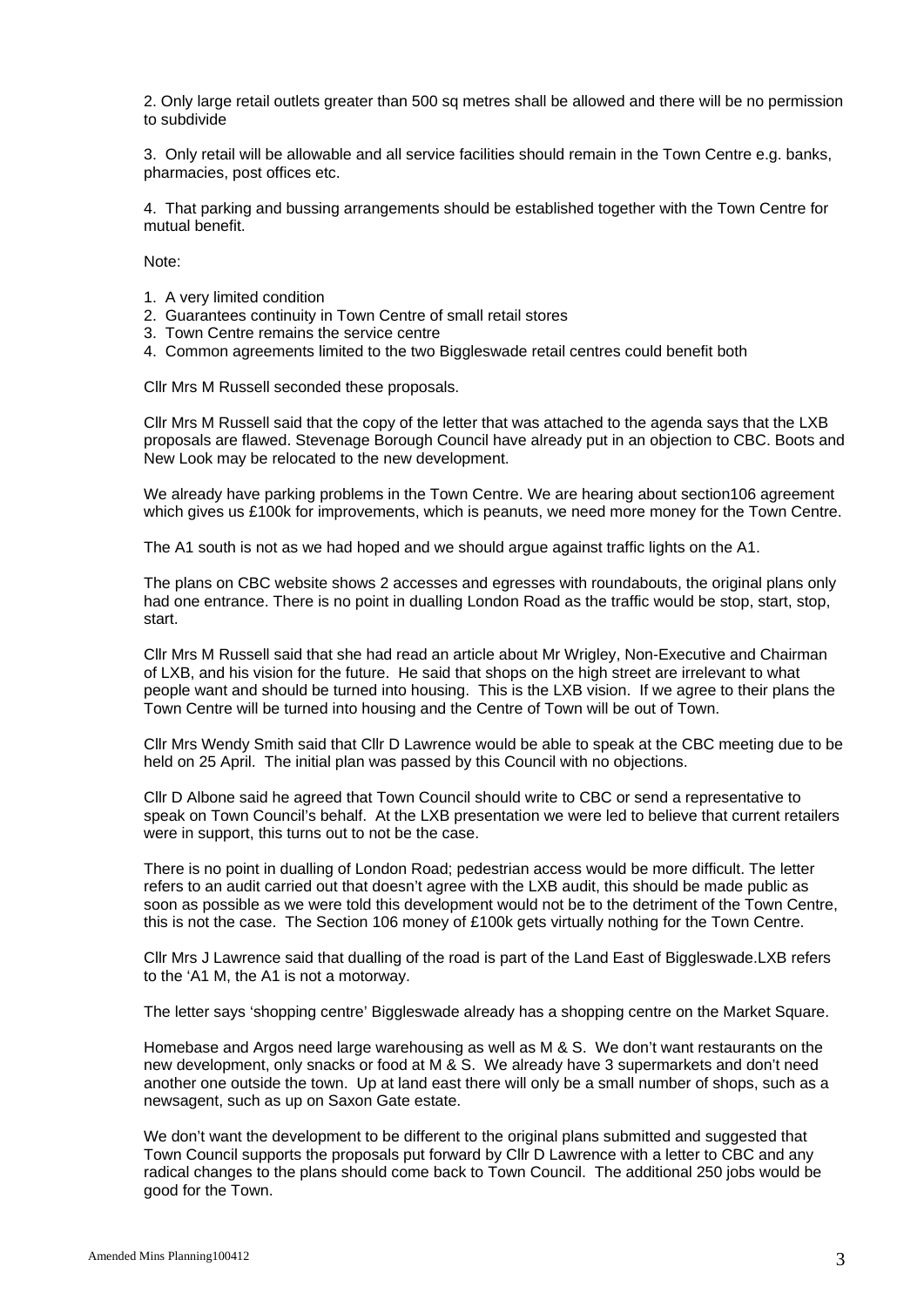Cllr B Briars asked if the majority of the 250 jobs be part-time. The revised plan is not what was passed by Town Council with 2 additional roundabouts, altered pedestrian access, we may have been misled.

Cllr Mrs M Russell said if we are not careful this will undermine work on Master Plan. Take Bonds Lane, we were on the verge on development at one time, but this will not happen if we get an out of Town development.

Cllr Mr H Ramsay said that that Town Council should look at the plans again.

Cllr B Briars replied that Town Council cannot do that, we can just make points, C.B.C need to be told what we know now, and that existing retailers are unhappy with the new development.

Cllr Mrs J Lawrence said that Land of East of Biggleswade consortium was to carry out dualling of London Road and a feeder road, but this has never happened.

Cllr P Vickers said that the application is due to be considered by CBC Development Control Committee on 25 April, and unless things change it will be recommended for approval, but with conditions.

It was **RESOLVED** that Town Council write to CBC endorsing the proposals by Cllr D Lawrence as well as expressing their concerns with the plans that may have been amended, and for a representative of Town Council to attend the meeting on 25 April.

#### **6. ITEMS FOR INFORMATION**

#### **a. Biggleswade History Society newsletter**

Town Council received a copy of Biggleswade History Society Newsletter and a copy was attached to this agenda.

It was **RESOLVED** that this be noted.

# **7. PUBLIC OPEN SESSION**

Tim Walton – LXB – said that they want to work with Town Centre retailers. Boots are to stay in the Town as well as the new retail park.

No services are planned for the new area, no retailer smaller than 5,000 sq feet and only food at M & S such as snacks, party food etc.

They will work with other parties with regards to the roads, all trying to find a solution towards no traffic lights on the A1. There is no proposal for a Food Store. In answer to the question of the 250 jobs, they will be full time.

A member of the public said that he is worried about the Town Centre if Boots, etc move out of the town.

Cllr Mrs W Smith said that Town Council also has the same worries. A consultation is expected, a full report should say where they get the information from.

Martin Thomas – Chamber of Trade said that consultants Jones, Lane and Lesale were appointed by CBC regarding development of the Town Centre and Bonds Lane and highlighted shortfalls. Could Town Council get a copy of the report.

Cllr Mrs M Russell asked if Town Council should issue a press release highlighting some of the discussions here tonight.

Cllr Mrs W Smith said that she would be reluctant until the full report has been seen.

Cllr P Vickers said that this Council has already passed a resolution, the rest is discussion only. It is highly dangerous to attach conditions until the report is seen.

Cllr D Lawrence agreed that we need an Independent Statement.